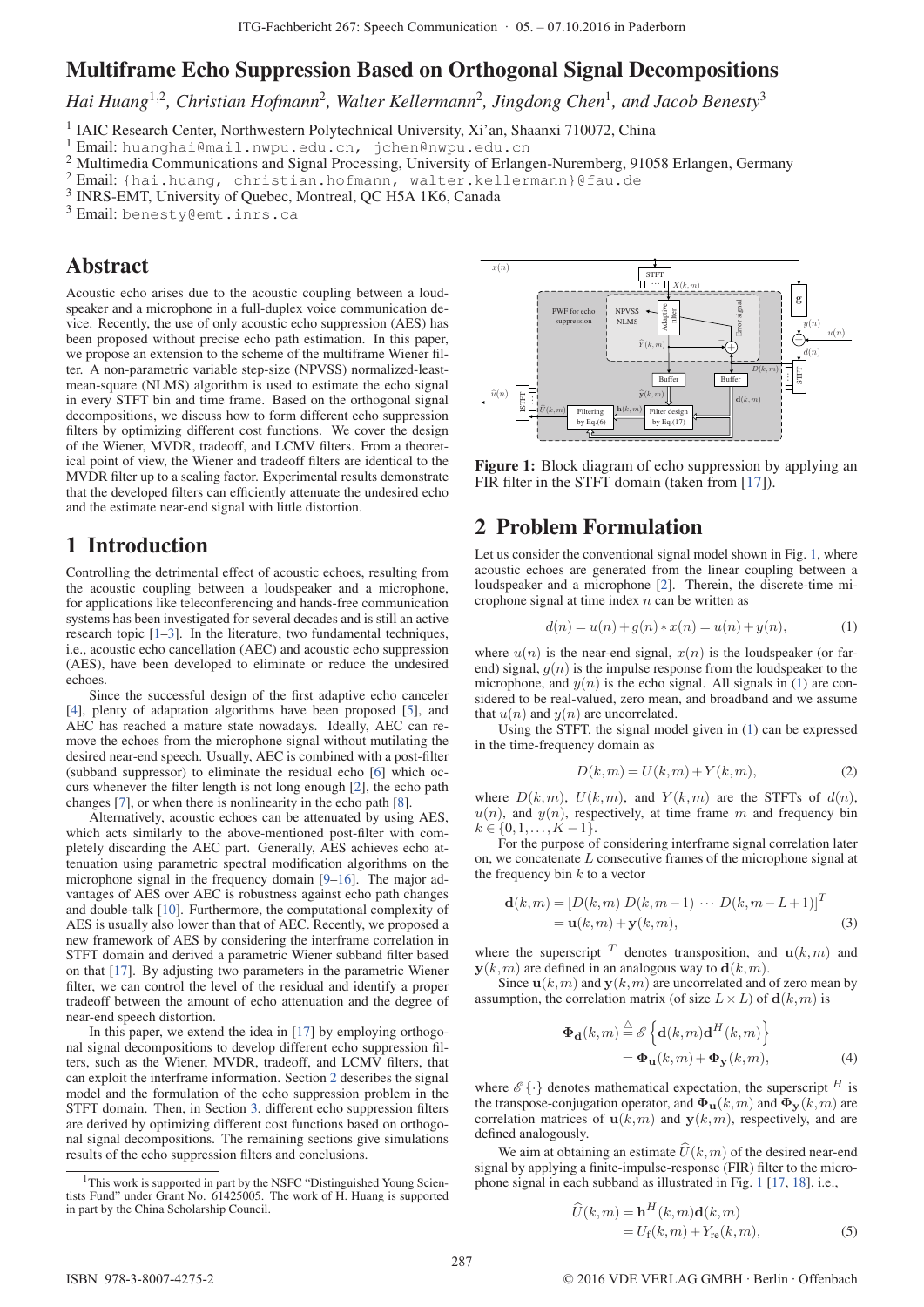where  $h(k,m)$  is a complex-valued vector of length L, which contains the coefficients of the FIR filter.

$$
U_{\mathbf{f}}(k,m) = \mathbf{h}^{H}(k,m)\mathbf{u}(k,m)
$$
 (6)

is a filtered version of the desired near-end subband signal, and

$$
Y_{\rm re}(k,m) = \mathbf{h}^H(k,m)\mathbf{y}(k,m) \tag{7}
$$

is the residual echo, which is uncorrelated with  $U_f(k,m)$ .

To further analyze the filtering operation and derive statistically optimal filters, consider the normalized (subband) interframe correlation vector

$$
\gamma_U(k,m) = \frac{\mathscr{E}\{\mathbf{u}(k,m)U^*(k,m)\}}{\phi_U(k,m)}\tag{8}
$$

$$
= [\gamma_U(k,m,0), \ldots, \gamma_U(k,m,L-1)]^T, \qquad (9)
$$

where the superscript  $*$  stands for the complex conjugation and  $\phi_U(k,m) \stackrel{\triangle}{=} \mathscr{E} \left\{ |U(k,m)|^2 \right\}$  is the variance of  $U(k,m)$ . As done in [19], exploiting the stationarity of the signal  $U(k,m)$ , a backward prediction of  $U(k, m-l)$  decomposes it into two orthogonal components

$$
U_{\rm c}(k,m,l) = U(k,m)\gamma_U(k,m,l),\qquad(10)
$$

$$
U_{i}(k,m,l) = U(k,m) - U(k,m)\gamma_{U}(k,m,l),
$$
 (11)

where  $U_c(k,m)$  is the prediction component and  $U_i(k,m,l)$  is the prediction error component. Stacking this prediction and prediction errors into the vectors

$$
\mathbf{u}_{\rm c}(k,m) = U(k,m)\boldsymbol{\gamma}_U(k,m),\tag{12}
$$

$$
\mathbf{u}_{\mathbf{i}}(k,m) = \mathbf{u}(k,m) - U(k,m)\boldsymbol{\gamma}_{U}(k,m),\tag{13}
$$

repectively,  $\mathbf{u}(k,m)$  can be decomposed according to

$$
\mathbf{u}(k,m) = \mathbf{u}_c(k,m) + \mathbf{u}_i(k,m),\tag{14}
$$

as done in [19]. In the following,  $\mathbf{u}_c(k,m)$  and  $\mathbf{u}_i(k,m)$  will be referred to as prediction and prediction error components of the nearend signal, respectively. This decomposition will allow for an explicit protection the prediction component of the near-end signal later on.

Substituting  $(14)$  into  $(5)$ , we get

$$
\widehat{U}(k,m) = \mathbf{h}^{H}(k,m)[U(k,m)\boldsymbol{\gamma}_{U}(k,m)+\mathbf{u}_{i}(k,m)+\mathbf{y}(k,m)]
$$

$$
= U_{\text{fd}}(k,m) + U_{\text{ri}}(k,m) + Y_{\text{re}}(k,m), \tag{15}
$$

where  $U_{\text{fd}}(k,m) \stackrel{\triangle}{=} U(k,m) \mathbf{h}^H(k,m) \gamma_U(k,m)$  is a filtered version of the prediction component and  $U_{\text{ri}}(k,m) \stackrel{\triangle}{=} \mathbf{h}^H(k,m)\mathbf{u}_{\text{i}}(k,m)$  is the filtered version of the prediction error of the near-end signal. Comparing (15) to (5), one can see that the individual contributions of the prediction and the prediction error near-end signal component to its estimate can be assessed individually now. This will be beneficial for analyzing filters exploiting subband correlation to protect speech later on.

Since the three terms on the right-hand side of (15) are mutually incoherent, the variance of  $\tilde{U}(k,m)$  is

$$
\phi_{\hat{U}}(k,m) = \phi_{U_{\text{fd}}}(k,m) + \phi_{U_{\text{ri}}}(k,m) + \phi_{Y_{\text{re}}}(k,m), \quad (16)
$$

where

$$
\phi_{U_{\rm fd}}(k,m) = \phi_U(k,m) \left| \mathbf{h}^H(k,m) \gamma_U(k,m) \right|^2
$$

$$
= \mathbf{h}^H(k,m) \Phi_{\mathbf{u}_c}(k,m) \mathbf{h}(k,m), \qquad (17a)
$$

$$
\phi_{U_{\rm fl}}(k,m) = \mathbf{h}^H(k,m)\boldsymbol{\Phi}_{\mathbf{u}_{\rm i}}(k,m)\mathbf{h}(k,m)
$$

$$
= \mathbf{h}^H(k,m)\boldsymbol{\Phi}_{\mathbf{u}}(k,m)\mathbf{h}(k,m) -
$$

$$
\phi_U(k,m) \left| \mathbf{h}^H(k,m)\boldsymbol{\gamma}_U(k,m) \right|^2, \tag{17b}
$$

$$
\phi_{Y_{\mathbf{r}}}(k,m) = \mathbf{h}^H(k,m)\Phi_{\mathbf{y}}(k,m)\mathbf{h}(k,m),\tag{17c}
$$

where  $\Phi_{\mathbf{u}_c}(k,m) = \phi_U(k,m) \gamma_U(k,m) \gamma_U^H(k,m)$  is the instantaneous correlation matrix of  $\mathbf{u}_c(k,m)$  and  $\mathbf{\Phi}_{\mathbf{u}_i}(k,m)$ stantaneous correlation matrix of  $\mathbf{u}_c(k,m)$  and  $\mathbf{\Phi}_{\mathbf{u}_i}(k)$ .<br>  $\mathscr{E}\{\mathbf{u}_i(k,m)\mathbf{u}_i^H(k,m)\}\$  is the correlation matrix of  $\mathbf{u}_i(k,m)$ .

Furthermore, the subband error signal between the estimated and desired near-end signals can be written as

 $\varepsilon(k,m) = \widehat{U}(k,m) - U(k,m)$ 

where

$$
\varepsilon_{\mathbf{d}}(k,m) \stackrel{\triangle}{=} U_{\mathbf{fd}}(k,m) - U(k,m)
$$

$$
= U(k,m) \left[ \mathbf{h}^{H}(k,m) \gamma_{U}(k,m) - 1 \right]
$$
(19)

is the signal distortion due to the FIR filter and

$$
\varepsilon_{\rm r}(k,m) \stackrel{\triangle}{=} U_{\rm ri}(k,m) + Y_{\rm re}(k,m) \tag{20}
$$

 $= \varepsilon_d(k,m) + \varepsilon_r(k,m),$  (18)

represents the prediction-error-plus-echo residual. The MSE cost function is then  $\overline{a}$  $\mathbf{r}$ 

$$
J[\mathbf{h}(k,m)] \stackrel{\triangle}{=} \mathscr{E} \left\{ |\varepsilon(k,m)|^2 \right\}
$$
  
=  $J_{\mathbf{d}}[\mathbf{h}(k,m)] + J_{\mathbf{r}}[\mathbf{h}(k,m)],$  (21)

where

$$
J_{d}[\mathbf{h}(k,m)] = \mathscr{E}\left\{|\varepsilon_{d}(k,m)|^{2}\right\}
$$

$$
= \phi_{U}(k,m)\left|\mathbf{h}^{H}(k,m)\gamma_{U}(k,m)-1\right|^{2} \qquad (22)
$$

$$
J_{\mathbf{r}}[\mathbf{h}(k,m)] = \mathscr{E}\left\{ |\varepsilon_{\mathbf{r}}(k,m)|^2 \right\}
$$
  
=  $\mathbf{h}^H(k,m)\mathbf{\Phi}_{\text{in}}(k,m)\mathbf{h}(k,m)$  (23)

and

$$
\mathbf{\Phi}_{\rm in}(k,m) = \mathbf{\Phi}_{\mathbf{u}_{\rm i}}(k,m) + \mathbf{\Phi}_{\mathbf{y}}(k,m) \tag{24}
$$

is the prediction-error-plus-echo residual correlation matrix.

It is clear that the objective of echo suppression by considering the interframe correlation is to find optimal filters  $h(k,m)$  at each frequency-bin k and time-frame m that would either minimize  $J[\mathbf{h}(k,m)]$  or minimize  $J_d[\mathbf{h}(k,m)]$  or  $J_r$  [**h**( $k, m$ )] with some constraint.

## 3 Optimal Filters

In this section, we will employ the orthogonal decomposition of the near-end signal in the STFT domain to derive commonly used filters for extracting the desired near-end speech and attenuate the echo component. In particular, we will consider the Wiener, MVDR, and tradeoff filters. Furthermore, by decomposing the echo term in a similar way, we can deduce an LCMV filter, which can handle more than one linear constraint.

#### 3.1 Wiener

The Wiener filter is easily derived by taking the gradient of the MSE  $J$ [**h**( $k, m$ )], defined in (21), with respect to **h**( $k, m$ ) and equating the result to zero [17]:

$$
\mathbf{h}_{\mathbf{W}}(k,m) = \mathbf{\Phi}_{\mathbf{d}}^{-1}(k,m)\mathbf{\Phi}_{\mathbf{u}}(k,m)\mathbf{i}_{0}
$$

$$
= \left[\mathbf{I} - \mathbf{\Phi}_{\mathbf{d}}^{-1}(k,m)\mathbf{\Phi}_{\mathbf{y}}(k,m)\right]\mathbf{i}_{0}, \tag{25}
$$

where **I** is the identity matrix of size  $L \times L$ , and **i**<sub>0</sub> is the first column of **I**. Since

$$
\mathbf{\Phi}_{\mathbf{u}}(k,m)\mathbf{i}_{0} = \phi_{U}(k,m)\boldsymbol{\gamma}_{U}(k,m),\tag{26}
$$

we can rewrite (25) as

$$
\mathbf{h}_{\mathbf{W}}(k,m) = \phi_U(k,m)\mathbf{\Phi}_{\mathbf{d}}^{-1}(k,m)\boldsymbol{\gamma}_U(k,m). \tag{27}
$$

From Section 2, it is easy to verify that

$$
\mathbf{\Phi}_{\mathbf{d}}(k,m) = \phi_U(k,m)\boldsymbol{\gamma}_U(k,m)\boldsymbol{\gamma}_U^H(k,m) + \mathbf{\Phi}_{\text{in}}(k,m). \tag{28}
$$

Determining the inverse of  $\Phi_d(k,m)$  from (28) with the Woodbury's identity [20], and substituting the result into (27), we get another interesting formulation of the Wiener filter:

$$
\mathbf{h}_{\mathbf{W}}(k,m) = \frac{\phi_U(k,m)\mathbf{\Phi}_{\mathrm{in}}^{-1}(k,m)\gamma_U(k,m)}{1 + \phi_U(k,m)\gamma_U^H(k,m)\mathbf{\Phi}_{\mathrm{in}}^{-1}(k,m)\gamma_U(k,m)}.
$$
 (29)

If we set  $L = 1$ , the Wiener filter reduces to a simple Wiener gain as in [9–17].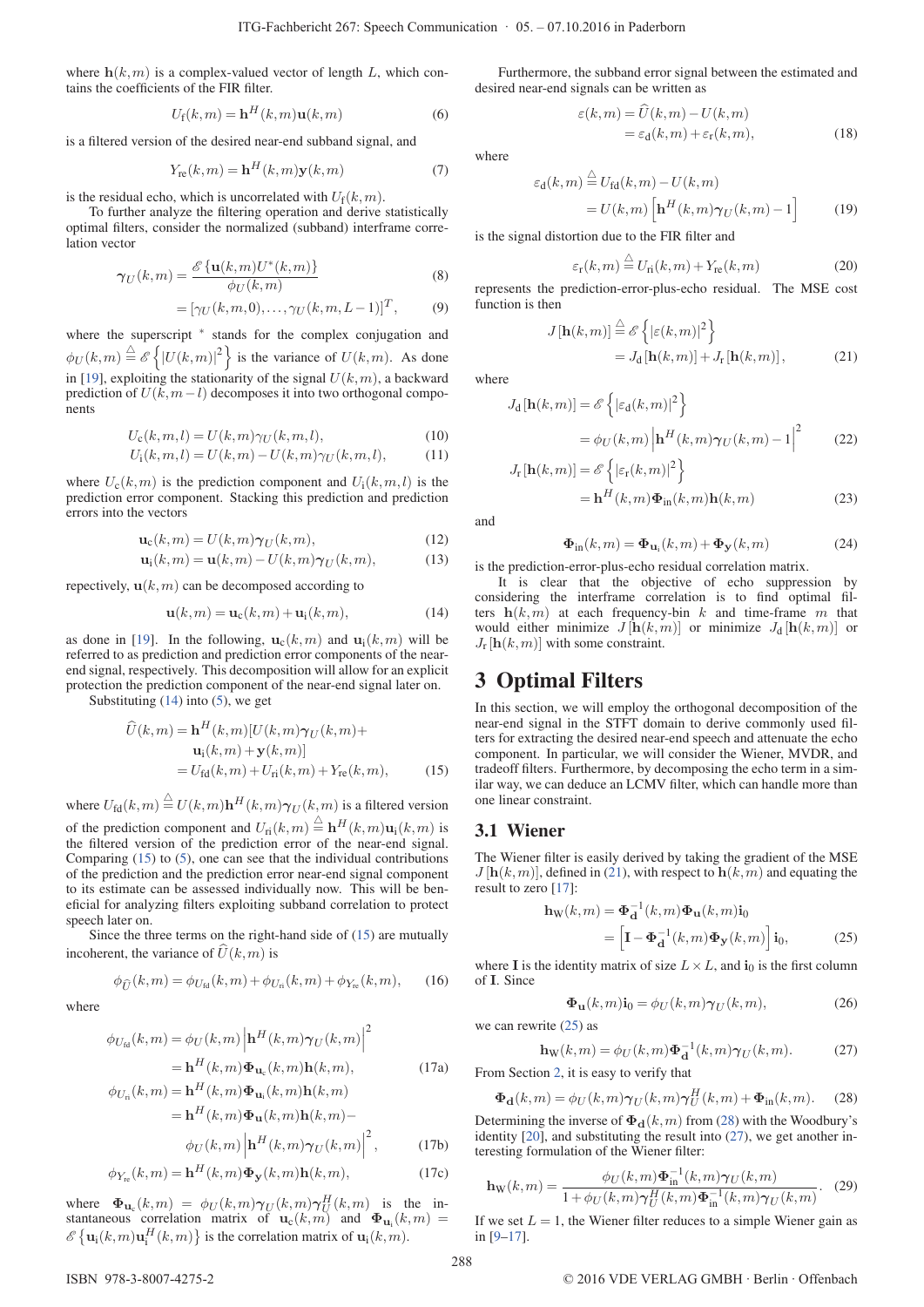#### 3.2 MVDR

The frequently used minimum variance distortionless response (MVDR) filter, originally proposed by Capon [21], is usually derived in the context of microphone arrays. Remarkably, we can derive such an MVDR filter with a single sensor only with our framework considering the interframe signal correlations. We minimize the MSE of the prediction-error-plus-echo residual,  $J_r$  [ $h(k, m)$ ] in (23), with the constraint that the desired signal is not distorted. Mathematically, this is equivalent to

$$
\min_{\mathbf{h}(k,m)} \mathbf{h}^{H}(k,m)\Phi_{\text{in}}(k,m)\mathbf{h}(k,m)
$$
  
subject to 
$$
\mathbf{h}^{H}(k,m)\gamma_{U}(k,m) = 1,
$$
 (30)

for which the solution is

$$
\mathbf{h}_{\text{MVDR}}(k,m) = \frac{\mathbf{\Phi}_{\text{in}}^{-1}(k,m)\gamma_U(k,m)}{\gamma_U^H(k,m)\mathbf{\Phi}_{\text{in}}^{-1}(k,m)\gamma_U(k,m)}.
$$
 (31)

By the no distortion constraint in (30),  $U_{\text{fd}}(k,m) = U(k,m)$  becomes the desired signal and  $U_{\text{ri}}(k,m)$  takes the role of an interfering signal. Hence, the ratio between the desired signal and all interfering components (the prediction-error-plus-echo residual) at the filter output will be referred to as output signal-to-undesired ratio (SUR)

$$
\text{oSUR}[\mathbf{h}(k,m)] = \frac{\phi_{U_{\text{fd}}}(k,m)}{\phi_{U_{\text{fi}}}(k,m) + \phi_{Y_{\text{re}}}(k,m)}
$$

$$
= \frac{\mathbf{h}^H(k,m)\mathbf{\Phi}_{\mathbf{u}_c}(k,m)\mathbf{h}(k,m)}{\mathbf{h}^H(k,m)\mathbf{\Phi}_{\text{in}}(k,m)\mathbf{h}(k,m)},\tag{32}
$$

using (31), we deduce that the output SUR is results in

$$
oSUR[h_{MVDR}(k,m)] = \phi_U(k,m)\gamma_U^H(k,m)
$$

$$
\Phi_{\text{in}}^{-1}(k,m)\gamma_U(k,m) \stackrel{\triangle}{=} \lambda_{\text{max}}(k,m). \tag{33}
$$

Note that the right-hand side of (32) is known as the generalized Rayleigh quotient [20], and  $\lambda_{\text{max}}(k,m)$  is the maximum eigenvalue of the matrix  $\Phi_{\text{in}}^{-1}(k,m) \Phi_{\text{u}_c}(k,m)$ ; meanwhile  $\mathbf{h}_{\text{MVDR}}(k,m)$ achieves the maximum output SUR.

Comparing (29) and (31) reveals that the Wiener and MVDR filters are simply related by

$$
\mathbf{h}_{\mathbf{W}}(k,m) = \alpha_{\mathbf{h}_{\mathbf{w}}}(k,m)\mathbf{h}_{\text{MVDR}}(k,m),\tag{34}
$$

where  $\alpha_{\mathbf{h}_{w}}(k,m) = \lambda_{\max}(k,m)/(1+\lambda_{\max}(k,m))$ . Obviously, the MVDR filter does not distort the desired near-end signal in theory.

#### 3.3 Tradeoff

Similar to the tradeoff filter for noise reduction in [19], we will perform a tradeoff between echo attenuation and speech distortion. To this end, we consider a cost function

$$
J_{\mathbf{T},\mu}\left[\mathbf{h}(k,m)\right] \stackrel{\triangle}{=} J_{\mathbf{d}}\left[\mathbf{h}(k,m)\right] + \mu J_{\mathbf{r}}\left[\mathbf{h}(k,m)\right],\tag{35}
$$

which is the weighted superposition of the speech distortion index  $J_d$  [ $\mathbf{h}(k,m)$ ] in (22) and the energy of the prediction-error-plus-echo residual  $J_r$  [**h**(k, m)] in (23), and where the tradeoff parameter  $\mu > 0$ controls the proportion between the echo attenuation and speech distortion. By minimizing  $J_{\text{T},\mu}[\mathbf{h}(k,m)]$  with respect to  $\mathbf{h}(k,m)$ , we obtain the echo-suppression tradeoff filter as

$$
\mathbf{h}_{\mathrm{T},\mu}(k,m) = \phi_U(k,m)[\phi_U(k,m)\gamma_U(k,m)\gamma_U^H(k,m) \n+ \mu \mathbf{\Phi}_{\mathrm{in}}(k,m)]^{-1} \gamma_U(k,m) \n= \frac{\phi_U(k,m)\mathbf{\Phi}_{\mathrm{in}}^{-1}(k,m)\gamma_U(k,m)}{\mu + \lambda_{\mathrm{max}}(k,m)}.
$$
\n(36)

Again, we observe here as well that the tradeoff and MVDR filters are equivalent up to a scaling factor, i.e.,

$$
\mathbf{h}_{\mathrm{T},\mu}(k,m) = \alpha_{\mathrm{T},\mu}(k,m)\mathbf{h}_{\mathrm{MVDR}}(k,m),\tag{37}
$$

where  $\alpha_{\text{T},\mu}(k,m) = \lambda_{\text{max}}(k,m)/(\mu + \lambda_{\text{max}}(k,m)).$ 

Note that the tradeoff filter does not provide an analytical expression the optimum tradeoff parameter  $\mu$  — it has to be determined heuristically. Interestingly, there are two special cases:

- $\mu = 1$ ,  $\mathbf{h}_{T,1}(k,m) = \mathbf{h}_{W}(k,m)$ , which is the Wiener filter derived in Section 3.1, and
- $\mu = 0$ ,  $\mathbf{h}_{T,0}(k,m) = \mathbf{h}_{MVDR}(k,m)$ , which is the MVDR filter derived in Section 3.2.

In general, increasing  $\mu$  results in lower residual echo at the expense of higher speech distortion and vice versa for a decreasing  $\mu$ .

#### 3.4 LCMV

We can derive a linearly constrained minimum variance (LCMV) filter [22] which can handle more than one linear constraint, by exploiting the structure of the echo signal as well as the desired near-end speech.

In Section 2, we decomposed  $\mathbf{u}(k,m)$  into two orthogonal components. Additionally, we can also decompose the echo signal vector  $y(k,m)$  into orthogonal terms according to

$$
\mathbf{y}(k,m) = Y(k,m)\boldsymbol{\gamma}_Y(k,m) + \mathbf{y}_i(k,m),\tag{38}
$$

where  $\gamma_Y(k,m)$  and  $y_i(k,m)$  are defined in a similar way as  $\gamma_U(k,m)$  and  $\mathbf{u}_i(k,m)$ . The objective of the LCMV filter is to perfectly recover the desired near-end speech component  $U(k,m)$ , and to completely attenuate the predictable echo component  $Y(k,m)\gamma_Y(k,m)$ . Putting the two constraints together in a matrix form as

$$
\Gamma^{H}(k,m)\mathbf{h}(k,m) = \mathbf{i},\tag{39}
$$

where  $\Gamma(k,m)=[\gamma_U (k,m) \ \gamma_Y (k,m)]$  is our constraint matrix of size  $L \times 2$ , and  $\mathbf{i} = \begin{bmatrix} 1 & 0 \end{bmatrix}^T$ .

Then, the optimal filter is obtained by minimizing the energy at the filter output with the constraints in (39), i.e.,

$$
\min_{\mathbf{h}(k,m)} \mathbf{h}^H(k,m)\boldsymbol{\Phi}_{\mathbf{d}}(k,m)\mathbf{h}(k,m)
$$
  
subject to  $\mathbf{\Gamma}^H(k,m)\mathbf{h}(k,m) = \mathbf{i}.$  (40)

The solution to (40) is given by

$$
\mathbf{h}_{\text{LCMV}}(k,m) = \mathbf{\Phi}_{\mathbf{d}}^{-1}(k,m)\mathbf{\Gamma}(k,m)\cdot
$$

$$
\left[\mathbf{\Gamma}^{H}(k,m)\mathbf{\Phi}_{\mathbf{d}}^{-1}(k,m)\mathbf{\Gamma}(k,m)\right]^{-1}\mathbf{i},\qquad(41)
$$

assuming that  $\mathbf{\Gamma}^H(k,m)\mathbf{\Phi}_{\mathbf{d}}^{-1}(k,m)\mathbf{\Gamma}(k,m)$  is invertible.

## 4 Experimental Results

#### 4.1 Experimental Setup

In our experimental setup, the far-end and near-end speech signals are recorded in an anechoic room from male and female talkers with a sampling rate of 8 kHz, separately. The echo signal is obtained by convolving the far-end signal with a measured impulse response from an acoustic chamber of size  $6.7 \text{ m} \times 6.1 \text{ m} \times 2.9 \text{ m}$  with a reverberation time  $T_{60} \approx 380 \,\text{ms}$  and a loudspeaker-microphone distance of 1.5m. The microphone signal is then synthesized by superimposing this echo with near-end speech at a near-end-signal-to-echo ratio (NER) of 5 dB and with white Gaussian noise at a signal-to-noise ration (SNR) of 30 dB.

The subband processing is done with a DFT-modulated filterbank with a DFT length of  $K = 256$  and 75% overlap between neighboring frames and a Kaiser window both in the analysis and synthesis stage.

The implementation of the echo suppression filters derived in Section 3 requires the estimation of the correlation matrices  $\Phi_{\mathbf{d}}(k,m)$ ,  $\Phi_{\mathbf{y}}(k,m)$ , and  $\Phi_{\mathbf{u}}(k,m)$ , the normalized interframe correlation vectors  $\gamma_U(k,m)$  and  $\gamma_Y(k,m)$ , and the signal variance  $\phi_U(k,m)$ . In all experiments, an NPVSS NLMS algorithm is used to estimate the echo component  $\hat{Y}(k,m)$  in every frequency bin k and time frame m in the STFT domain [6, 23]. The  $\Phi_d(k,m)$  and  $\Phi_{\hat{\mathbf{y}}}(k,m)$  matrices are then computed with a rank-1 update approach  $[24]$ :

$$
\mathbf{\Phi}_{\mathbf{z}}(k,m) = \lambda \mathbf{\Phi}_{\mathbf{z}}(k,m-1) + (1-\lambda)\mathbf{z}(k,m)\mathbf{z}^H(k,m), \quad (42)
$$

where  $\lambda \in (0,1)$  is a forgetting factor, and  $z(k,m) \in \{d(k,m),$  $\hat{\mathbf{y}}(k,m)$ . Note that in our simulations, we use the first 100 frames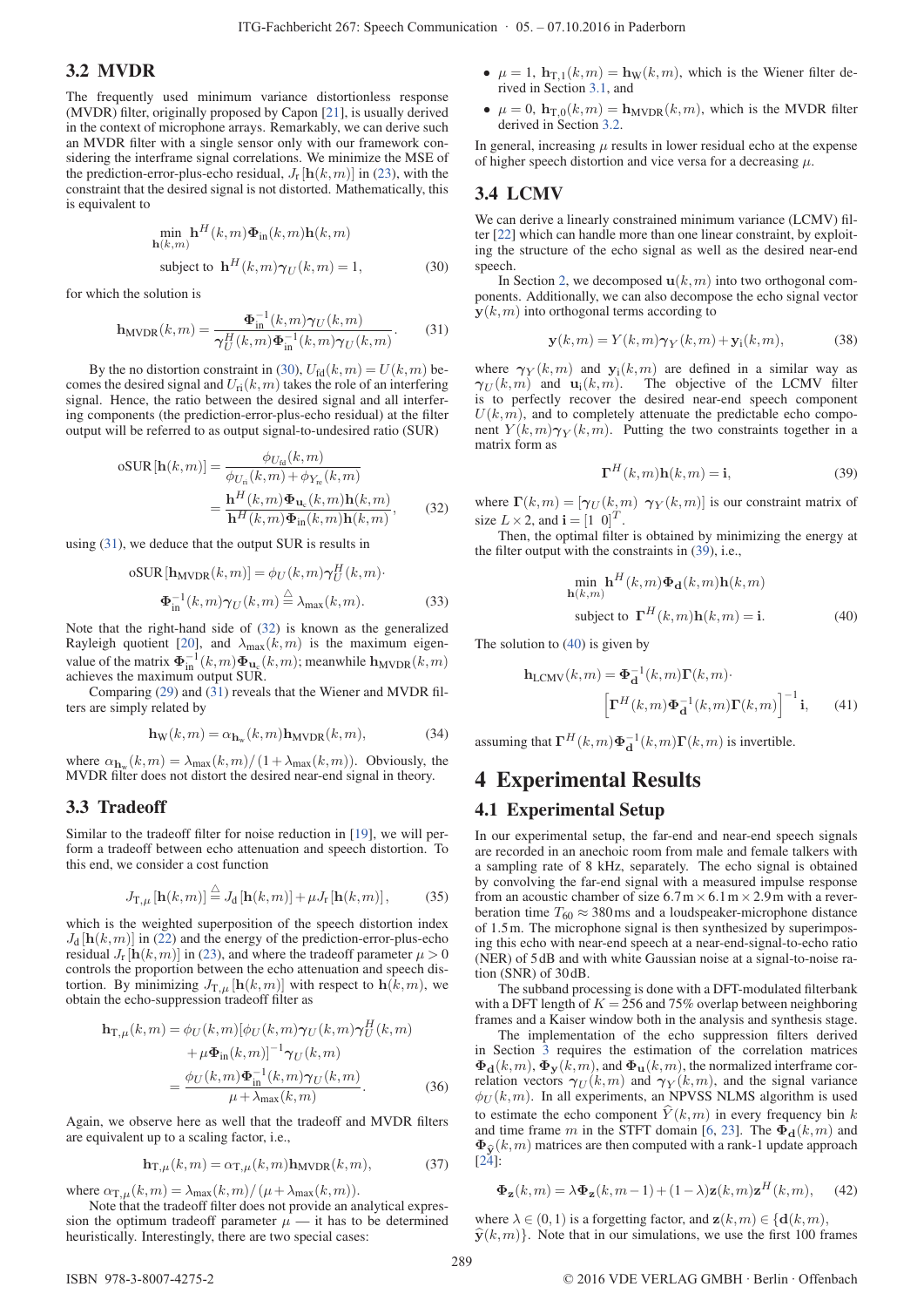

Figure 2: Performance of different echo suppression filters, i.e., the tradeoff filter with the vary value of  $\mu$  from 0 to 5, and the LCMV filter: (a) ESG and (b) speech distortion index  $v_{\rm sd.}$   $\lambda = 0.35$  and  $L = 4$ . The echo path changes at 5 seconds, and the situation of double-talk is considered between 9 and 17 seconds.

to compute the initial estimates of the  $\Phi_{\mathbf{d}}(k,m)$  and  $\Phi_{\widehat{\mathbf{v}}}(k,m)$  matrices with a short-time average. Finally, all the other parameters are estimated in the following way:  $\Phi_{\mathbf{u}}(k,m) = \Phi_{\mathbf{d}}(k,m) - \Phi_{\hat{\mathbf{y}}}(k,m)$ ,  $\phi_U(k,m)$  is equal to the first element of  $\Phi_u(k,m)$ , and  $\gamma_U(k,m)$ and  $\gamma_Y(k,m)$  are taken as the first column of the corresponding correlation matrices  $\Phi_{\mathbf{u}}(k,m)$  and  $\Phi_{\widehat{\mathbf{v}}}(k,m)$  normalized by their first elements, respectively.

To evaluate the echo suppression performance of the designed filters, we use three performance metrics: echo suppression gain (ESG), near-end speech distortion index, and and the perceptual evaluation of speech quality (PESQ) measure [25]. The ESG, which is also called echo-return loss enhancement (ERLE) in AEC [1], is defined as

$$
ESG(n) = 10\log_{10}\frac{\mathscr{E}\left\{y^2(n)\right\}}{\mathscr{E}\left\{y_{\text{re}}^2(n)\right\}},\tag{43}
$$

 $\mathbf{r}$ 

and the near-end speech distortion index [18] is given by

$$
v_{\rm sd}(n) = 10\log_{10} \frac{\mathscr{E}\left\{ [u(n) - u_{\rm fd}(n)]^2 \right\}}{\mathscr{E}\left\{ u^2(n) \right\}},
$$
(44)

where  $y_{\text{re}}(n)$  and  $u_{\text{fd}}(n)$  are the time-domain signals reconstructed from  $Y_{\text{re}}(k,m)$  and  $U_{\text{fd}}(k,m)$ , respectively.

 $\overline{a}$ 

Through repeated experiments, we find that the best performance is achieved with the forgetting factor  $\lambda = 0.35$  and the length of the FIR filters  $L = 4$ , so they are set as the basic experiment conditions in our simulation setup. In order to evaluate the tracking capabilities of all the designed filters, an echo path change is simulated in the experiments by shifting the impulse responses in the near-end location to the right by 100 samples at 5 seconds. The problem of double-talk detection has been widely studied in the literature but is out of the scope of this paper. Therefore, an "ideal" detector is used to stop the filter adaptation during double-talk periods between 9 and 17 seconds.

#### 4.2 Simulation Results

In the following, we investigate the performance of the tradeoff filter for four conditions:  $\mu = 0, 0.5, 1,$  and 5. Recall that, according to Section 3.3, a tradeoff filter with  $\mu = 0$  corresponds to the MVDR filter and  $\mu = 1$  leads to a Wiener filter. The performance of the LCMV filter is also considered here. The experimental result of the traditional Wiener filter (with  $L = 1$ , as mentioned in Section 3.1) is plotted for comparison.



Figure 3: The PESQ score of different echo suppression filters with  $\lambda = 0.35$  and  $L = 4$ . The blue bars are the PESQ score calculated between  $u(n)$  and the raw microphone signal  $d(n)$ , whereas the red bars are the PESQ score calculated between  $u(n)$  and its estimates  $\hat{u}(n)$  from the developed echo suppression filters.

Fig. 2 depicts ESG and speech distortion index for these filters. To visualize the echo suppression performance, the residual echo and estimated near-end signals obtained with the Wiener filter are also added in the subfigures (a) and (b) of Fig. 2, respectively. As can be seen, as the tradeoff parameter  $\mu$  increases from 0 to 5, higher ESG is obtained at the output of the tradeoff filter, but the speech distortion index increases as well. This provides a nice way to make a compromise between echo attenuation and near-end speech distortion. Comparing the performance of the Wiener, MVDR and LCMV filters, reveals that the MVDR achieves less ESG than the Wiener filter, but preserves the desired near-end speech without much distortion, as expected. The LCMV does not distort the desired near-end speech either, while still achieving higher ESG than the MVDR, due to the additional constraint on the unwanted echo component. Fig. 2 also shows the behavior after an abrupt system changes at 5 seconds. In this case, the tradeoff filter with larger value of  $\mu$  tracks faster than its smaller value counterpart. For all of the designed filters, we notice that they can achieve more than 25 dB echo attenuation and the near-end speech distortion is less than −40 dB during the double-talk periods, which can satisfy the requests of many applications. Comparing the results of the designed filters with  $L = 4$  with those of the traditional Wiener gain with  $L = 1$ , one can see that the reconvergence rate of the traditional Wiener gain (the dashed yellow line) is a little bit faster than the designed filters, but it yields a much lower ESG and much more speech distortion to the desired near-end speech than the designed filters. This shows the advantages of considering the interframe correlation information in echo suppression.

Furthermore, we evaluate the quality of the desired near-end speech estimated by different filters through the PESQ measure and the result are presented in Fig. 3. For the tradeoff filter, one can see that the PESQ score first increases and then decreases as the value of  $\mu$  increases. This is because both ESG and speech distortion index increase with  $\mu$ : For a smaller  $\mu$ , the speech distortion index is very low and increasing  $\mu$  can help obtaining higher ESG, thereby improving the PESQ score. Nonetheless, when increasing the value of  $\mu$  continuously, the near-end speech distortion becomes higher as well and becomes the principal factor degrading the PESQ performance. The highest PESQ is obtained when  $\mu$  is varied from 0.5 to 1, that is why we are interested in the tradeoff filter. Meanwhile, the PESQ performance of the LCMV is located between the MVDR and Wiener filters.

### 5 Conclusions

In this paper, we considered the problem of AES by considering the interframe correlation in the STFT domain. Based on the orthogonal signal decompositions, we reformulated the Wiener, MVDR, tradeoff, and LCMV filters by solving different optimization problems. Through theoretical analysis, we demonstrated that the Wiener and tradeoff filters are equivalent to the MVDR filter up to a scaling factor. By adjusting the tradeoff parameter  $\mu$ , a reasonable compromise between the amount of echo attenuation and the degree of near-end speech distortion is achievable. The theoretical studies were finally corroborated by the simulation of actual AES systems.